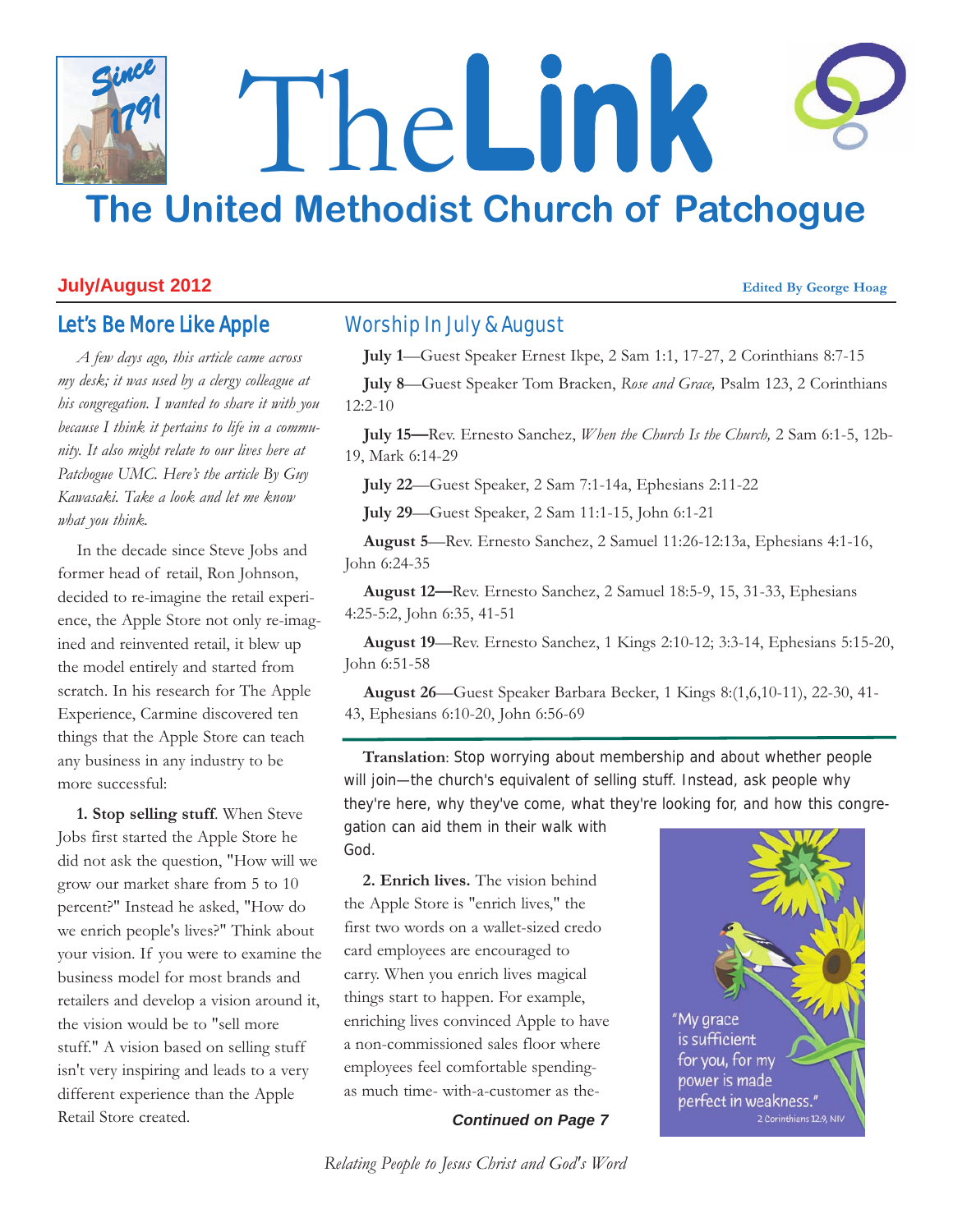# Circle of Concern

# *For Bereavement:*

For the Sheffield Family on the first anniversary in heaven of Bryon Sheffield.

# *For Guidance:*

Lisa D., Barbara McAllister, Ray Clark, Cat Placement and Rescue, Michael Dellazizzi and family, Michael Amarati, Philip Demacos, Joanne, Robert C. Hiene, the Americo Family, Rose Conti, Holly Nelson, Lisa Prince, Joan, the Neuman family, Wilfredo Franco, Mary (co-worker of Betty Rice), Monica, Patrick Keena, Sheila Dreaper, Sofia and her family, John Casale, Our Troops and Veterans; Dean and family, Rachel Nason, Carlos Alvarado, Tim, Paul, Christine, Carol Moore, Raquel Miller, Emma Easley, Tom, Mike, Matt, Brian, Justin, Ray Anderson, Lori, Irene Catalino, Justin and Dean Angell, Pat, Lisa, Ben and baby Anna, Heather Reiss, James Wright's Grandmother, Barry Burrell, Linda, Stephen Martin, Lori Purificato, Ashley Lauren, Jose Garcia, for those in our church community who are fighting against cancer; Linda Morgan, Luigi, Maureen, Tom Mansfield and friends, Emma Evelend, Lisa, Barbara Rago, Catherine Weber's aunt, Esmeralda Coppola, Carmen Marrero, Loriann, David, Kathleen Russo, Alicia Evans, Debbie Holand, Jemma, Barbara, Katie, Anna, Suzanne, Amanda Garcia, Doris May, Margaret, Lois, Laurie, Bonnie Smith, Debbie Turpeau, Julio, Marvin Rice, Arthur Rice, Lisa, Paul Walkawitz, Debbie, Tom Kerr, Laura Jacobs, Mr. Dominic and family, Mrs. Snick, Sarah and Justin Tann for a healthy pregnancy and birth of their first child; Barbara Jehle, Elise Gavrock, Steve, June Barile, Luke Gonzalez, Debbie Reading, Ted Dew, and for comfort and healing for Raymond and Randy Prince on the passing of Tina Prince, the Elam Family, Paula Rowe, Susan McDowell and Jennifer Femister and family, David Purificato.

## *These Who are Hospitalized:*

Josh Boneventure, Frank, Nana Grace, Nancy Marshall, Bertha Smith, Lee Hollowell, Mary Payne, Debbie Fiore, John Vanderzalm, Layden John Clark, Mary Zatorski, Dan, Ernest Boyd, Chris, Phil Ianello, Emily, Earl Hartsfield, Mike D., Joseph Hawthorne, Emma Rasley, Angelo, Kelly Seeman, Rebecca Hendersen, Gil Brown, Pat Ward, Pat, Christina Broom, Barbara Asmus, Glenn Hollins, Susanna Davies-Pepper, Todd Skwirz, Mike Welsh, Joyce Ferrrante, Kathleen Russo, Caroline Moore, Amelia McCarthy, Corinne Burdett, Pat Bayne, Ronald Mansell, Linda Carrol, Pat Q. Bayne, Gail Devery, Carmelo Espiritu, Doc McNight, Maureen Grippi, Debbie Turpeau and Rich Kaufold.

### *These at Home:*

Joseph Weinzettle, Natalie Burnett-Lynch, Kathleen Chodorski, Kyra McCarthy, Debi DelRossi, Belle Barile, Tom Furman, Lisa Lopez, Dorotea Sanchez, Mary Jones, Timothy Oliva's Aunt Susan, John Krulger, Shelly Granger, Marie Lino, Marta, Donna Herrick, Philip Rudolph, Jytte & Nils Sorensen (Geri Sheridan's relatives in Denmark), Robert Dodge and Suzanne Olivotti-Dodge, Sandy Burrell, Ted Davies, John Casale, Mr. O'Keefe, Lorraine Greco, Emily Navidad, the Moultrre Family, Kim Farrel's daughter, Ceil Witt, June Barile's parents, Muriel Vilar, Guillermina Alverio (Pastor Sanchez's mother,) Catherine Interrante, Arthur Rice, Glenn Hollins, Beth Widera, Conrad Queen, Marie Cirillo.

# *These who are in Rehab or Nursing Care Facilities:*

**Alice Zahnd** in Patchogue Nursing Center, 25 Schoenfeld Blvd., Patchogue, NY.

**Hazel Nargi** in McPeak's Adult Home, 286 N. Ocean Ave., Patchogue.

**Rachel Nason** in McPeak's Adult Home, 286 N. Ocean Ave., Patchogue.

**Esther Davies** in Brookhaven Health Facility, Room 78D, 801 Gonzolla Drive, E. Patchogue, 631- 289-3150.

Peter Moor in Veteran's Home at Stony Brook University Hospital, Stony Brook, NY.

*Pray for our church and her future directions!*

# What's New In Sunday School

I want to thank our teachers for all their hard work this past year.

**Debbie Kolacki**—I honestly don't know what I would do without you. Your tireless work for our church and our kids is very inspiring to me. I thank you for all your help this year

**Don Kolacki**—I've said it before and I'm saying it again, I love your children's sermons! Thank you so much for inspiring our kids every week and for everything you do to help our church.

**Suzanne Olivetti-Dodge**—I will give you no end of credit for taking on our little ones. You do a great job and I love the projects Sarah brings home with her. I wish you all the best with your little one and don't hesitate to call if you need anything.

*Continued on Page 5* **Marilyn Franco**—I want to thank you for your unending enthusiasm,

\* Please contact the Church Office if someone should be removed or added

*Lift up your church with your prayers, presence, gifts and service.*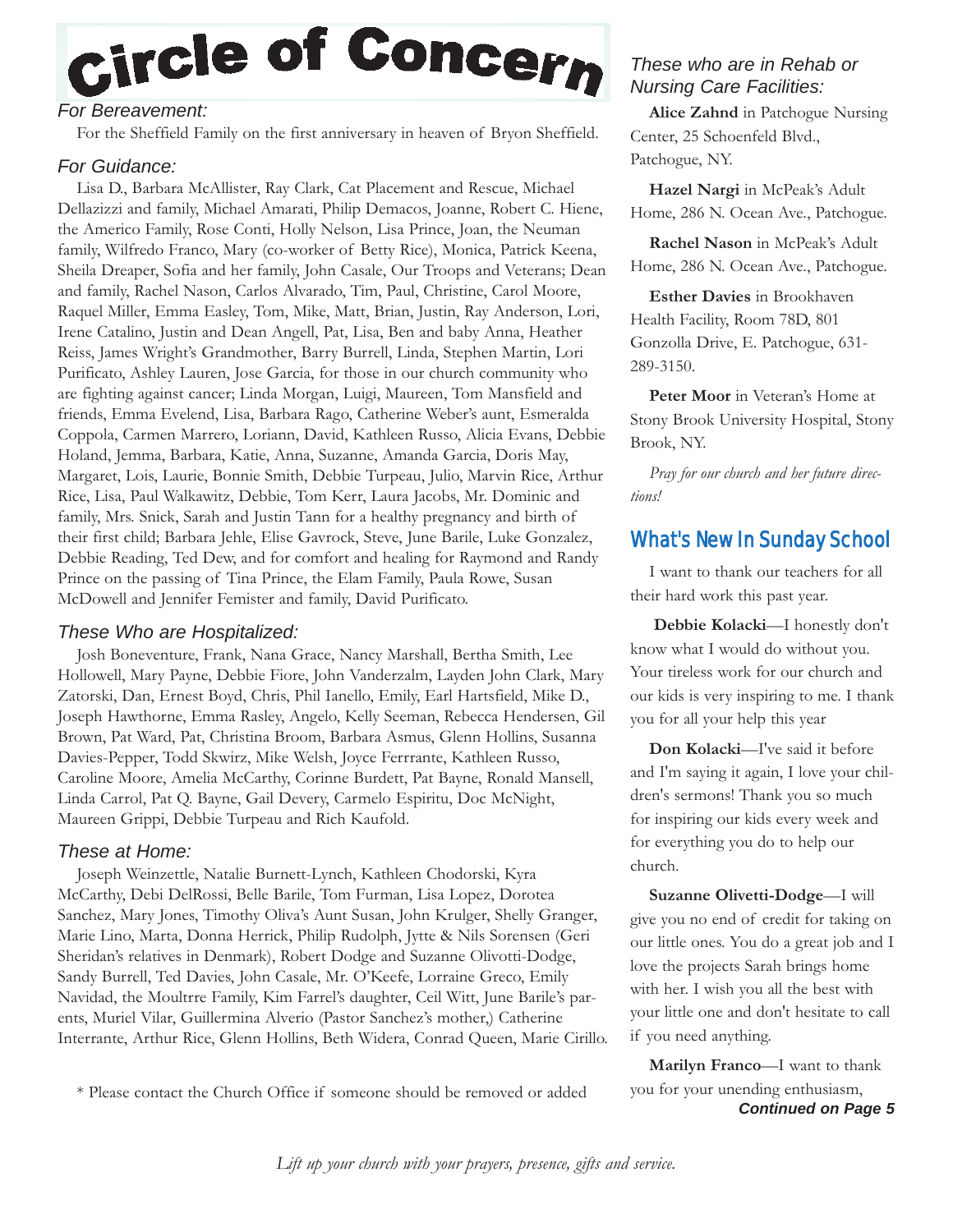# **Stewardship**

Summer is upon us. Vacations, long hot days and the need to kick back and relax is part of the season. Please keep your church in mind and support our many programs this summer.

Wesley Dinners continue to serve our community. We are thankful to six good stewards who helped to buy a brand new freezer. Lenny Pearson obtains a lot of food for the Dinners from Island Harvest. Until now she could take only small amounts of perishable food. Now we can freeze produce and other foods for future dinners.

Wesley Dinners served ninety meals on May 24. It is great to see so many volunteers for the two hours of the meal. There are hours of preparation the Wednesday night before. We are indebted to the Shadbolt family and Lenny Pearson for their fidelity. Our chef Steve, his wife Joanne and daughter Courtney all work three hours those Wednesday nights. Thank you.

The free lunches for school children will begin on July 2. Many children depend on free school lunches. When the summer vacation begins, these lunches end. Barbara Becker has been meeting with the coordinator of these lunches and will need volunteers for from ll:30 AM to 2 PM each weekday. The Federal government subsidizes the lunches that are prepared by Island Harvest. Barbara still needs volunteers to serve the lunches. Please volunteer so that hungry children can get at least one good meal a day this summer. Call Barbara at 475-1792 so she can schedule you to follow Christ's request to "feed my lambs!"

The Patchogue Community Garden

gave our church two 4 X 10 foot plots at the Village recreation department building on Bay Avenue near the bay. The plots were planted by Barbara Becker, Carol Kirschner, Ivette and Abdiel Sanchez. The produce grown will help support the Wesley Dinners and our Food Pantry. Our Confirmation class and MYF will tend and harvest the produce.

Our Junior MYF (grades 6-8) will be making sandwiches the first Saturday of each month at the Commack UMC. Our Peanut Butter & Jelly Gang under the leadership of Raquel Miller, meet at 8 AM to make sandwiches to help feed the hungry of Long Island. Our congregation has supported the MYF through donations of peanut butter, jelly, plastic sandwich bags, paper towels and plastic plates. They really appreciate your support. A box for these donations is in the office. Sandwiches are given to some l30,000 people each week. Thank you for helping the MYF to fulfill their mission.

The MYF under the leadership of Carla Gibson and Raquel Miller are planning two fun outings this summer. They hope to go to Adventure Land in Farmingdale this July. They are planning to go to Splish Splash in August. With so many busy youth, confirming dates for events takes time. Everyone is invited to join the kids at these events. If you are interested in joining them please contact Carla Gibson at 750- 3557.

Steve Rice held our first Bowl-athon on Saturday evening, June 2nd. A great group bowled from 7-9 PM. Thanks to all who participated through bowling or sponsoring; we raised \$500. What a great fundraiser! Thank you Steve.

The Salvation Army Band enjoyed performing for our church last October. They would like to do another concert for us on November 3, at 7 PM. Lenny Pearson will again be organizing and preparing for this event. All who attended last year were thrilled by the band and choir. Lenny will be contacting local high schools for musicians to participate. Please put the November 3 date on your calendar. It will be a great performance by an outstanding group of Christian musicians.

There are so many people who make our church a better place to worship. Debbie and Don Kolacki led two different Bible Study classes each week this last winter and spring. Pastor Sanchez led another on Friday afternoon. Don also does the weekly "Message for Children" portion of our Sunday service to our delight. There are also Sunday School teachers. Our Superintendent of Sunday School, Elizabeth Biederman and her dedicated teachers are in our debt. Lorraine Brenner, Betty Rice, Jim Miller and Ivette Sanchez make our "Coffee Hour" great each Sunday. When you see any of the above members of our church family, please thank them for all they do to make our church a better place to worship.

Tom Bracken would like to begin a ministry in which a group of concerned members pray for those mentioned on our "Prayer Cards." Each Sunday and sometimes by mail, members of our church family request prayers for family, friends or fellow members. Pastor Sanchez prays for those requested on the cards. Tom and those who wish to join, will also pray for those requested. Those with concerns for others or themselves are wel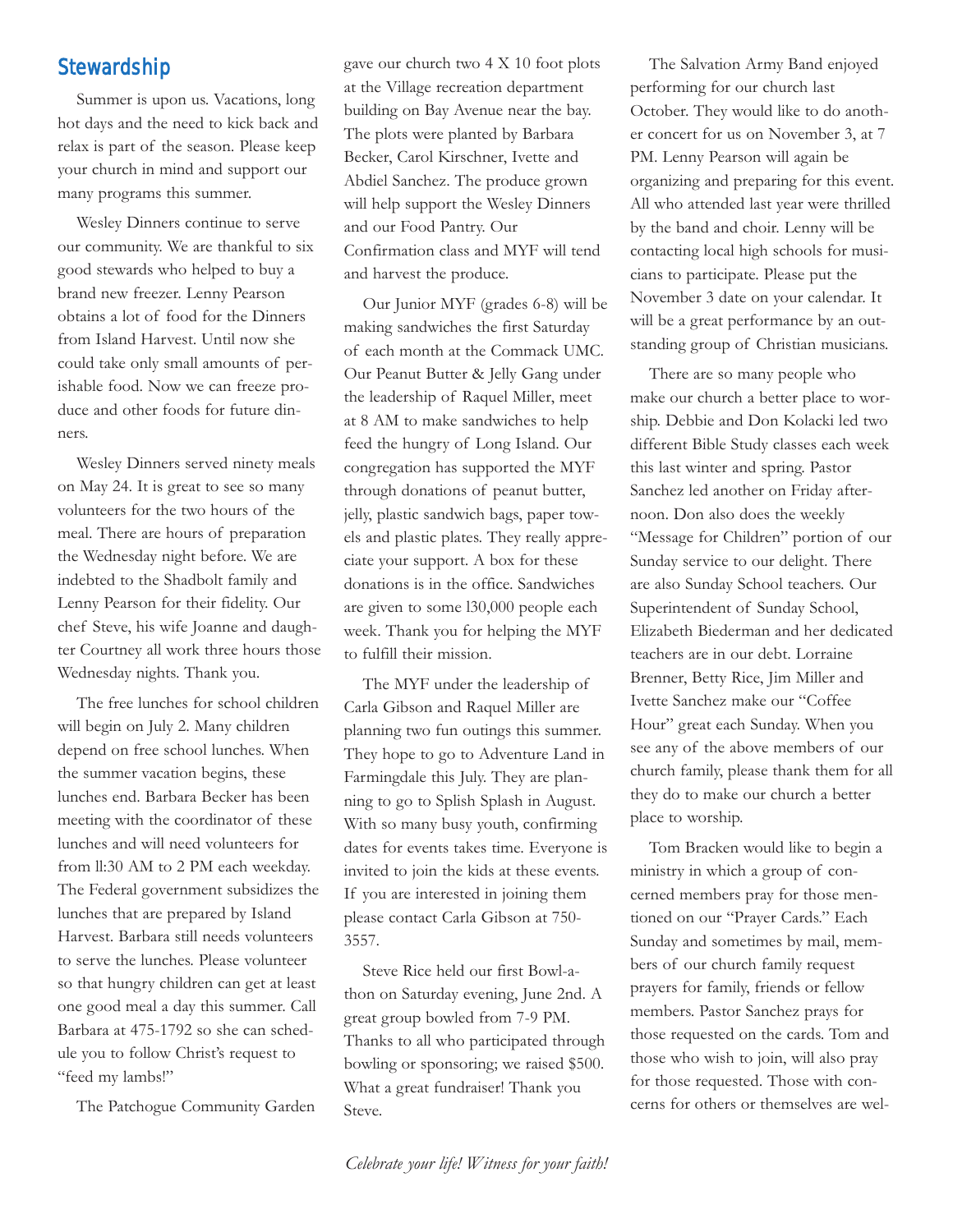come to join the group. This ministry will begin in July on Monday nights, tentatively at 7. Announcements will be given in church and by e-mail.

Each Sunday we invite visiting guests to introduce themselves. Several of our members seek them out after service to invite them to Coffee Hour. If you sit near a visitor or someone who has been attending for a while, please introduce yourself. Such friendliness will encourage people to join our church family. Six of them enrolled in Pastor Sanchez's new members' class and had their first session in June. The class will be suspended for the summer, but will pick up again in September.

Summer is a great time for vacations, but a lean time for the church. Some members take a lot of Sundays off. Unfortunately the bills keep piling up as income temporarily tapers off. Please keep your pledges up this summer. If you can not make it to church, please mail in your pledges to the office: 10 Church St., Patchogue, N.Y. 11772. You can also have your pledge automatically donated each week. It can mean one last thing you have to do before church. It helps your church by providing a constant income. You can pick up the application forms from the office. You can also call our Administrative Assistant, Chris, Monday, Tuesday, Thursday, Friday, 9-2 at 475-0381; or by e-mail: patchogueumc@yahoo.com to begin the process for automatic donation. We would appreciate it. Thank you.

May God bless and keep you this summer.

*—Dave Hollowell, Stewardship*

# Sunday School (from Page 2)

your tirelessness with helping our kids, and your upbeat attitude. I wish you all the luck in the world as you move to Florida and know that you will be truly missed.

**Kate Weber**—I don't know what I would have done without you this year! You did an outstanding job with our rowdy group and I had a lot of fun teaching them about God's love with you. And just like Suzanne, don't hesitate to call me if you need anything.

**Raquel Miller**—Thank you for all the workshops you did with our kids this year. The teachers and I enjoyed the breaks and you did a wonderful job. Thank you for all your help this year. I really appreciate it.

**Carla Fiore**—I am always impressed with all the work you put into our youth group. The library's table is always crowded with your kids and they are always so happy and enthusiastic about their youth group. How big the youth group is growing is a reflection of the wonderful job you are doing. Thank you so much.

We are continuing our Spring cleaning (I guess now it could be considered Summer cleaning) of our church. Please keep an eye on our Sunday School board in the cloud room for the dates and a sign-up sheet for anyone who wants to help. We are going to tackle the cloud room and then the middle school classroom this summer. Remember, many hands make light work and thank you for your continued support. Blessings.

> *—Elizabeth Biederman, Sunday School Superintendent*

# NY Annual Conference

The conference met for its annual session at Hofstra, June 6–9. Patchogue Elected Lay Delegate George Hoag attended.

Bishop Jeremiah Park presided at what may be his last NY conference. He has been bishop for eight years and a decision on a possible new bishop will be made at the Northeastern Jurisdictional Conference in July.

The Hofstra conference endorsed three bishop candidates—our District Superintendent, Adrienne Brewington, Tim Riss (Hicksville), and Ed Horne, (Westport and Weston, CT). If any are chosen as bishops at Jurisdictional, they will serve another conference.

In his address, Bishop Park expressed concern over divisions in the church on homosexuality and same sex marriage but said, "God is bigger than the differences we have". The New York Conference has always been a firm advocate for homosexual inclusion. The Bishop also made a plea for church leadership by young people. He noted that the average age of the general population is 37, while the church average is 57.

A sad note of the conference came when six New York congregations were dissolved, in Beaverkill, Germantown, Woodmere-Lawrence (here on the Island), Armonk, Rye and Port Chester. Four other churches were merged to two. On a happier note, a new church was chartered—Flushing Chinese UMC, in Long Island West, with 200 members.

The conference approved a 2013 budget of \$16,275,413, 4.2% less than 2012.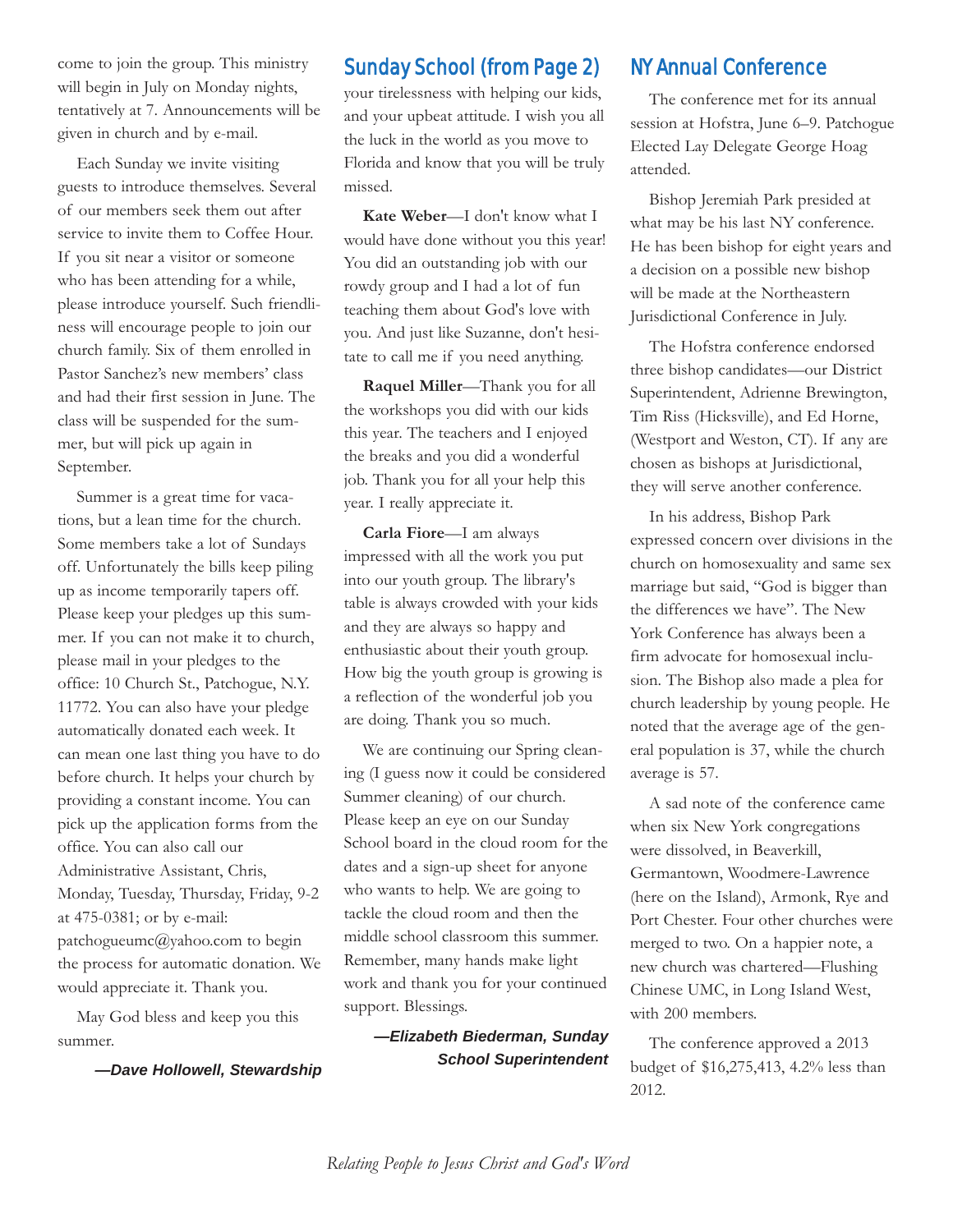# **United Methodist Church of Patchogue July 2012**

| Sun                                                        | Mon                            | <b>Tue</b>                                                                                                  | <b>Wed</b>     | Thu                                                                                     | Fri                                                | <b>Sat</b>     |
|------------------------------------------------------------|--------------------------------|-------------------------------------------------------------------------------------------------------------|----------------|-----------------------------------------------------------------------------------------|----------------------------------------------------|----------------|
| $\boldsymbol{l}$<br>$10$ a.m. $-$<br>Communion<br>Worship  | $\overline{2}$<br>$7 p.m. -AA$ | $\mathfrak{Z}$<br>10 a.m.-Noon-<br>Food Pantry<br>6:30 p.m.-ESL<br>7:00 p.m.-- AA<br>7:30 p.m.-<br>Recovery | $\overline{4}$ | 5                                                                                       | 6<br>$7:00 p.m. -N/A$<br>7:30 p.m.-<br>Recovery    | $\overline{7}$ |
| 8<br>10 a.m.-Worship<br>11:30 a.m. $-$<br>Finance/Trustees | 9<br>7 p.m.--- AA              | 10<br>10 a.m.-Noon-<br>Food Pantry<br>6:30 p.m.-ESL<br>7:00 p.m.-- AA<br>7:30 p.m.-<br>Recovery             | 11             | 12                                                                                      | 13<br>$7:00 p.m. -N/A$<br>$7:30$ p.m.-<br>Recovery | 14             |
| 15<br>10 a.m.- Worship                                     | 16<br>7 p.m.-- AA              | 17<br>10 a.m.-Noon-<br>Food Pantry<br>6:30 p.m.-ESL<br>7:00 p.m.-- AA<br>7:30 p.m.-<br>Recovery             | 18             | 19                                                                                      | 20<br>$7:00 p.m. -N/A$<br>7:30 p.m.-<br>Recovery   | 21             |
| 22<br>10 a.m.-Worship                                      | 23<br>$7 p.m. -AA$             | 24<br>10 a.m.-Noon-<br>Food Pantry<br>6:30 p.m.-ESL<br>$7:00$ p.m.- $AA$<br>$7:30$ p.m.-<br>Recovery        | 25             | 26<br>5:00 p.m.--Wesley<br>Dinner                                                       | 27<br>7:00 p.m.- $N/A$<br>7:30 p.m.-<br>Recovery   | 28             |
| 29<br>10 a.m.-Worship                                      | 30<br>$7$ p.m.- $AA$           | 31<br>10 a.m.-Noon-<br>Food Pantry<br>6:30 p.m.-ESL<br>7:00 p.m.-- AA<br>7:30 p.m.-<br>Recovery             |                | The weekly August<br>schedule is identi-<br>cal. The Wesley<br>Dinner is on Aug.<br>23. |                                                    |                |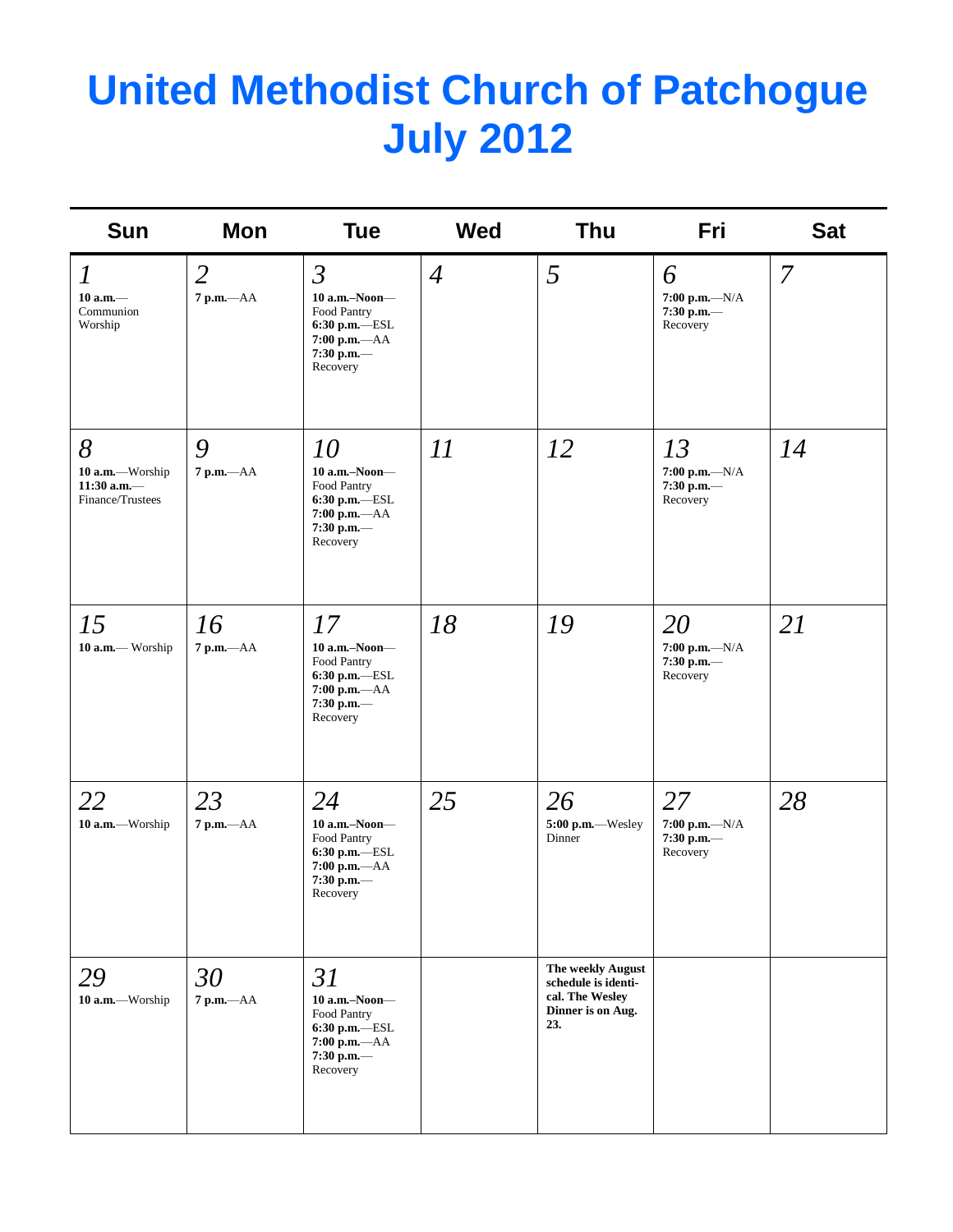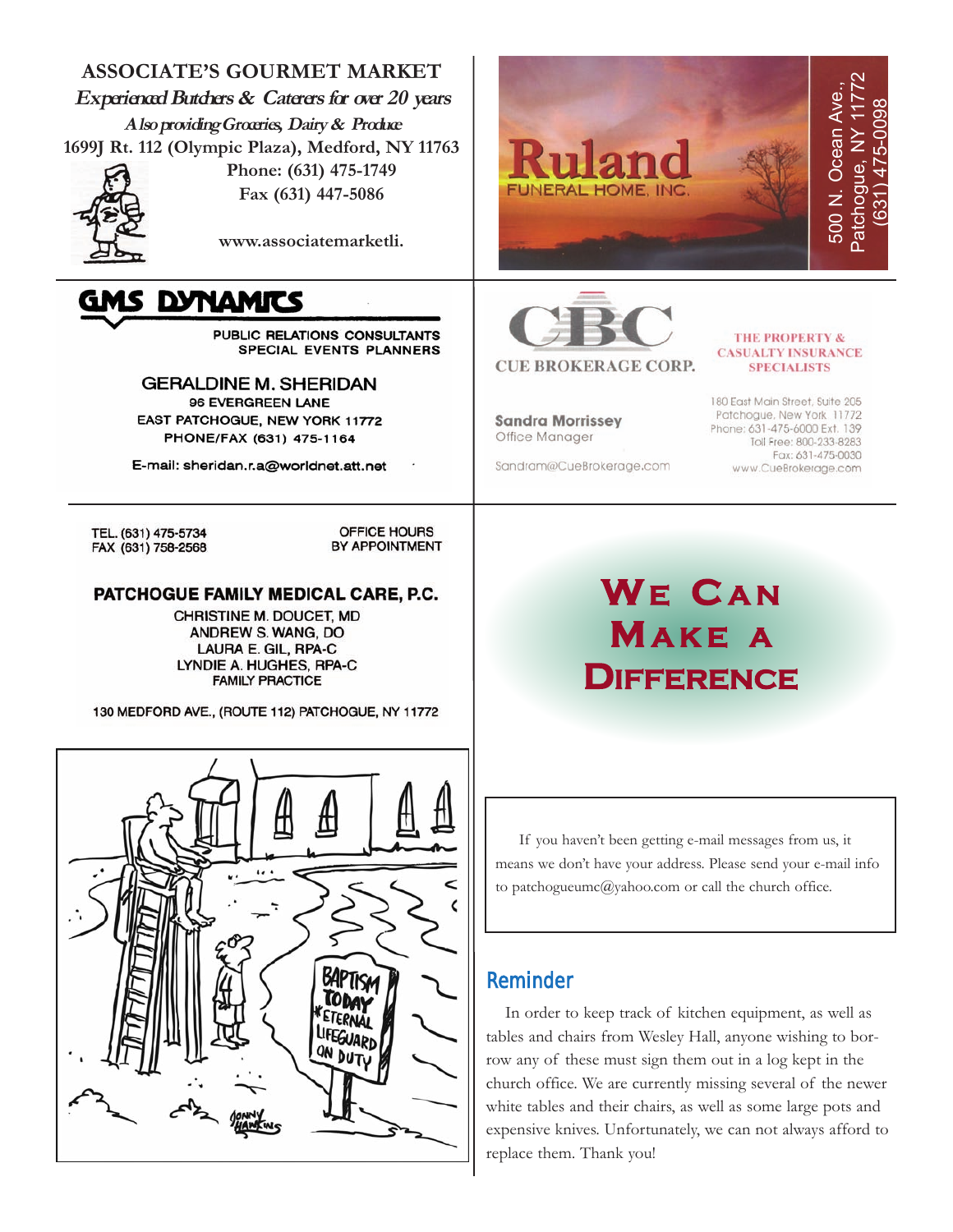# More Like Apple (From Page 1)

customer desires—Enriching-lives led Apple to build play areas (the "family room") where kids could see, touch and play on computers. Enriching lives led to the creation of a "Genius Bar" where trained experts are focused on "rebuilding relationships" as much as fixing problems.

**Translation**: Strengthen faith. Set your congregation the vision of imagining that every aspect of their life worship, education, facilities, newsletter, and all the rest—is intended to help people strengthen their faith and grow in their lives as disciples. What would it mean if before each action, decision, or vote you asked the question, "How will this help strengthen the faith of the people who come here?"

**3. Hire for smiles**. The soul of the Apple Store is in its people. They are hired, trained, motivated and taught to create magical and memorable moments for their customers. The Apple Store values a magnetic personality as much, if not more so, than technical proficiency. The Apple Store cares less about what you know than it cares about how much you love people.

**Translation**: Statistics show that visitors to churches make up their minds within the first two minutes whether they'll be back (way before they hear the sermon!). The most important factor? Whether they feel welcome and believe people are genuinely glad they're there. Not everyone has the gift of hospitality—of making someone feel incredibly welcome—but lots of people do. Find these people, name their gift (not everyone realizes they have this gift), and get them out front on Sunday

morning to welcome everyone who walks in the door.

**4. Celebrate diversity.** Mohawks, tattoos, piercings are all acceptable among Apple Store employees. Apple hires people who reflect the diversity of their customers. Since they are more interested in how passionate you are, your hairstyle doesn't matter. Early in the Apple Store history, they also learned that former teachers make the best salespeople because they ask a lot of questions. It's not uncommon to find former teachers, engineers, and artists at an Apple Store. Apple doesn't look for someone who fits a mold.

**Translation:** Just how welcoming can we be? Really. Have we created a place where our kids and their friends feel welcome even if they're dressing differently than when we were young? Have we created a place where neighbors who may look different, or have different levels of education, or dress differently feel welcome? Look around your congregation this Sunday—does everyone look the same? Then maybe we need to work harder at making room for all kinds of different people to find their place in our congregation.

**5. Unleash inner genius**. Teach your customers something they never knew they could do before, and they'll reward you with their loyalty. For example, the Apple Store offers a unique program to help people understand and enjoy their computers: One to One. The \$99 one-year membership program is available with the purchase of a Mac. Apple Store instructors called "creatives" offer personalized instruction inside the Apple Store. Customers can learn just about anything: basics about the Mac operating

system; how to design a website; enjoying, sharing, and editing photos or movies; creating a presentation; and much more. The One to One program was created to help build customers for life. It was designed on the premise that the more you understand a product, the more you enjoy it, and the more likely you are to build a longterm relationship with the company. Instructors are trained to provide guidance and instruction, but also to inspire customers, giving them the tools to make them more creative than they ever imagined.

**Translation**: Everyone in your congregation has something of value to offer your congregation. (Now, say this 5 times) Moreover, there is no single factor that contributes more powerfully to someone feeling connected to an organization than feeling that his or her gifts are appreciated and will be used. So when something needs to get done at the church, don't call any of the first 3 people that come to mind. Call the 4th, 5th, or 6th person, because they can do it too, and, moreover, they need to have their gifts put to use. Imagine if the church was a place where everyone from our youth to our retirees felt that their creative gifts were not just valued but were vital to the health of the congregation.

There's more to this but it won't fit this month. We'll conclude it in September. Have a great summer.

#### *—Pastor Sanchez*

The deadline for contributions to the September edition of **TheLink** is August 10.. Please e-mail your copy to gbhoag@optonline.net.